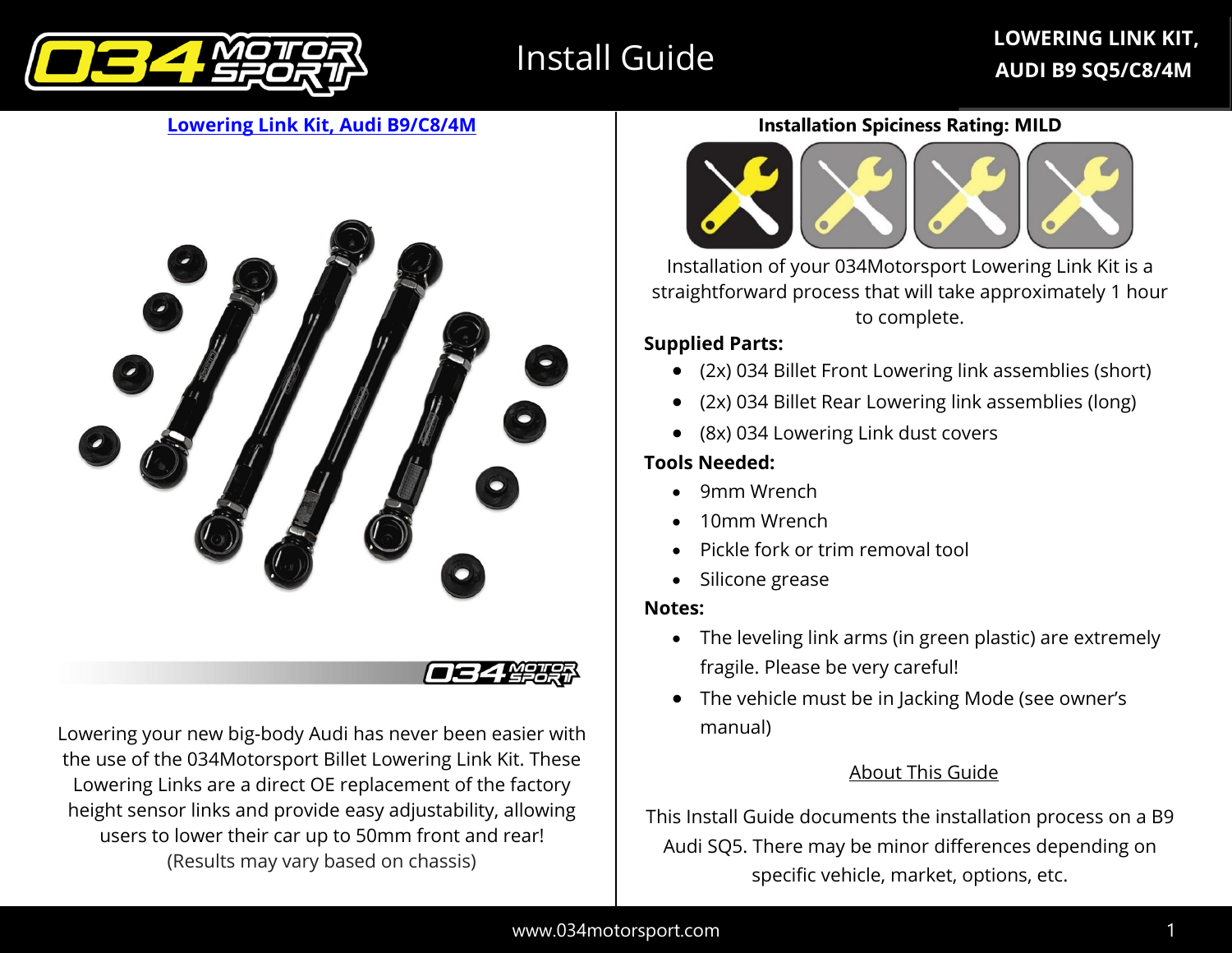# Install Guide

# **LOWERING LINK KIT, AUDI B9 SQ5/C8/4M**



Getting Started

Confirm you have received all the parts included with your purchase by reading the complete guide, if there are missing components, please contact: [customerservice@034motorsport.com](mailto:customerservice@034motorsport.com)

# **Install Steps**

**Step 1** Securely raise the vehicle to gain access to the underside.



#### **Step 2**

Locate the rear lowering link between the rear lower control arm and the rear subframe.



**Step 3**

Use a trim removal tool to separate the upper cup from the control arm.

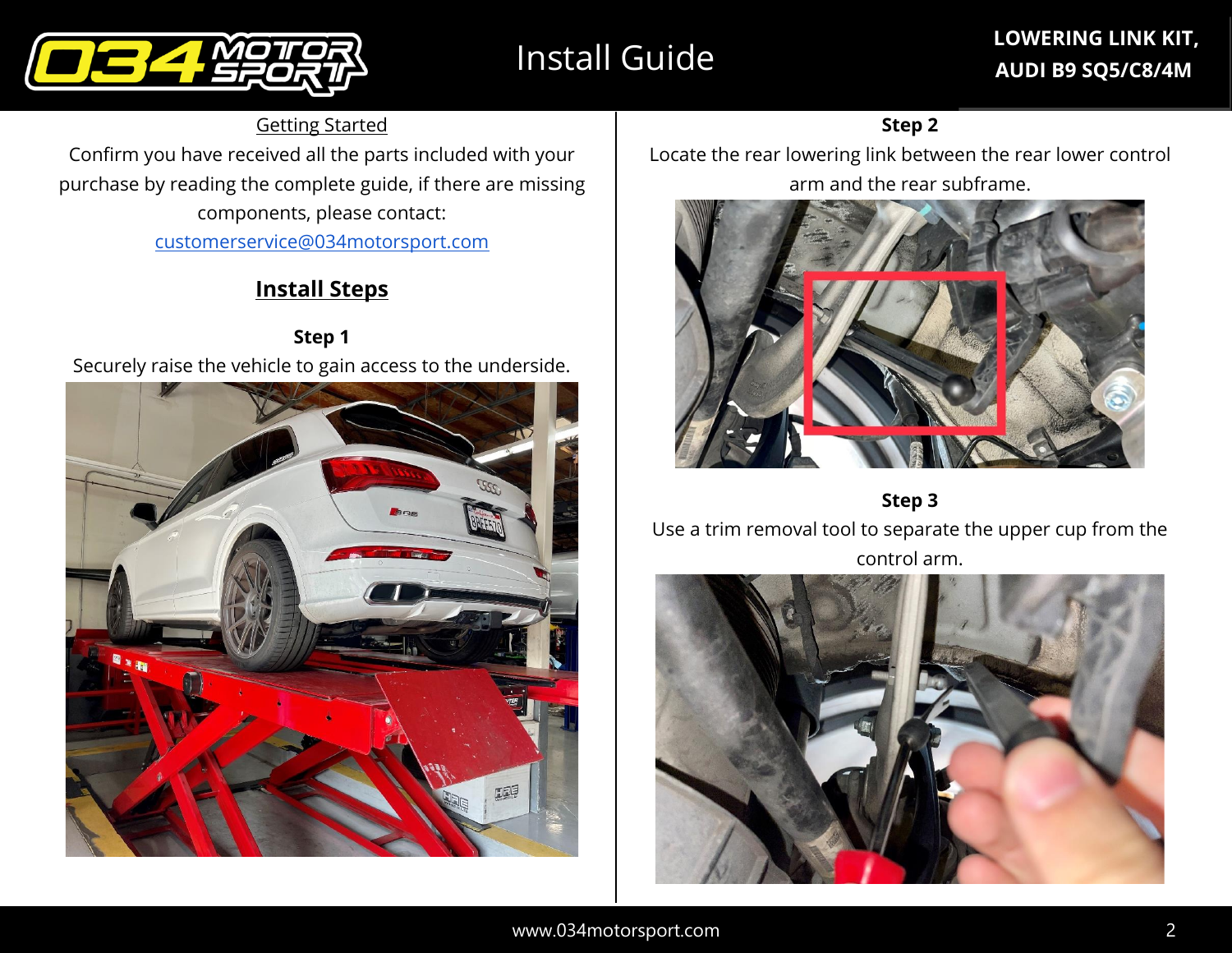



**Step 4**

Gently swing the link away from the lowering link arm. Firmly hold the arm to prevent breaking.





Use the factory link to set the initial length of the 034 link. Make sure there are approximately the same amount of threads exposed on both ends of the link body. The longer links go in the rear.



**Step 6** Remove the safety clips from each cup.

**Step 7**

Apply a small amount of grease inside each cup.

**Step 8**

Slide the dust covers over the ball mounts on the lower control arm and the link arm on the subframe.



**Step 9**

Snap the lowering link cups onto the ball mounts, hold the plastic arm to prevent breaking.